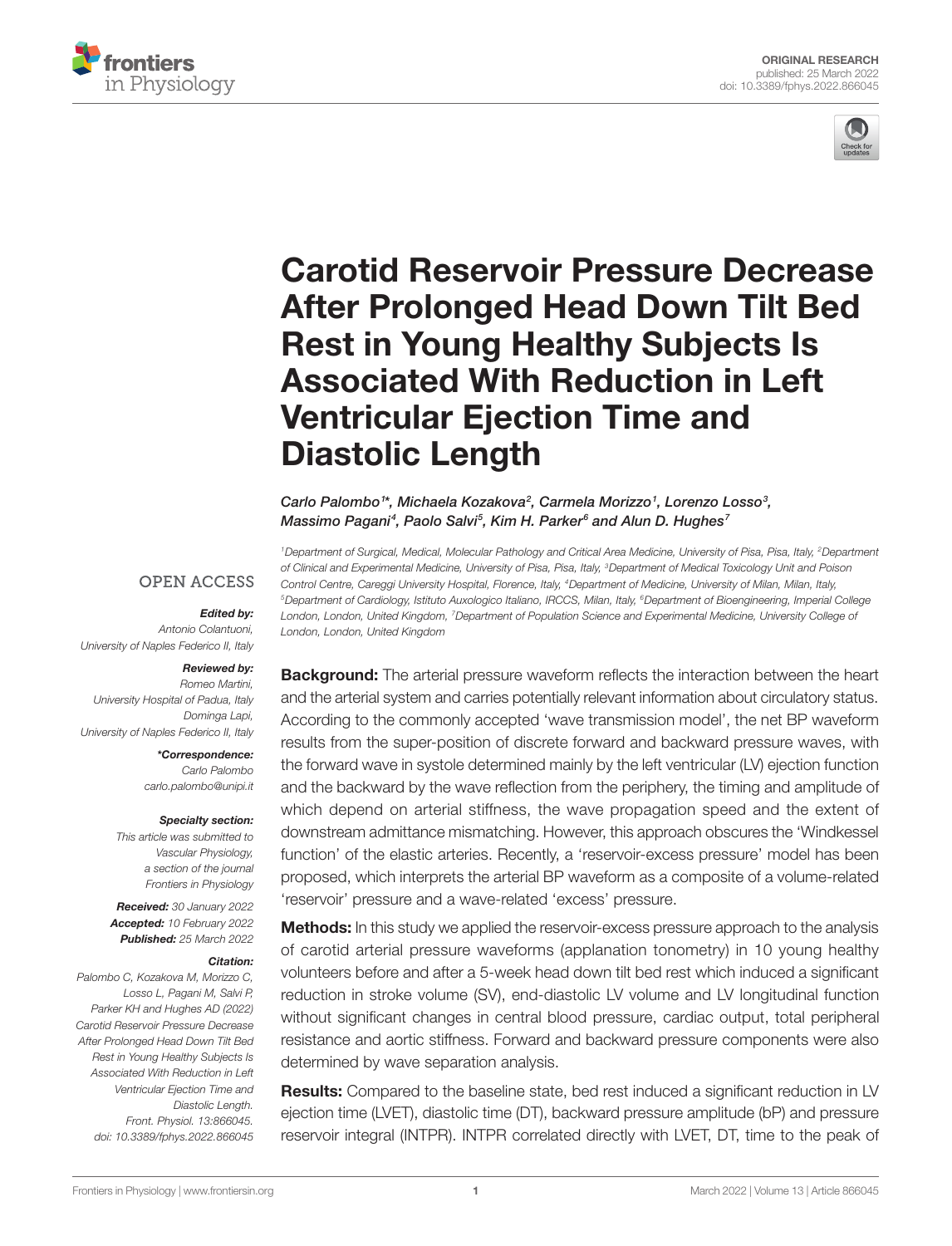backward wave (bT) and stroke volume, while excess pressure integral (INTXSP) correlated directly with central pressure. Furthermore, Δ.INTPR correlated directly with Δ.LVET, and Δ.DT, and in multivariate analysis INTPR was independently related to LVET and DT and INTXSP to central systolic BP.

**Conclusion:** This is an hypothesis generating paper which adds support to the idea that the reservoir-wave hypothesis applied to non-invasively obtained carotid pressure waveforms is of potential clinical usefulness.

Keywords: head-down tilt bed rest, arterial pressure waveform, reservoir pressure, excess pressure, forward pressure wave, backward pressure wave, Windkessel function, systemic haemodynamics

#### INTRODUCTION

The arterial blood pressure (BP) waveform reflects the complex interaction between the heart and the arterial system and carries potentially relevant information about circulatory status ([Mynard et al., 2020\)](#page-7-0). According to the commonly accepted 'wave transmission model', the net BP waveform results from the super-position of discrete forward (incident) and backward (reflected) traveling pressure waves, with the forward wave in systole determined mainly by the left ventricular (LV) ejection function and the backward wave by the wave reflection from the periphery, the timing and amplitude of which depend on arterial stiffness, the wave propagation speed and the extent of downstream admittance mismatching ([Westerhof et al., 1972](#page-7-1)). This approach, however, obscures the cushioning effect of the elastic arteries, the reservoir function (commonly referred to as the 'Windkessel function'). It is also worth noting that variables derived from pressure waveform analysis based solely upon the wave transmission model, while predicting cardiovascular events, give little information about arterial function ([Westerhof and Westerhof, 2013\)](#page-7-2).

More recently Wang et al. described a mathematical model which includes the 'Windkessel' function in shaping the central arterial waveform, combining the wave-only theory (which explains the steep systolic pressure upstroke) with the arterial reservoir, which accounts for the diastolic decline ([Wang et al., 2003\)](#page-7-3).

This alternative model has been termed as 'reservoir-wave' or 'reservoir-excess pressure' ([Davies et al., 2007\)](#page-6-0) and interprets arterial BP waveform as a composite of a volume-related, 'reservoir' pressure, and a wave-related 'excess' pressure which, in turn, can be decomposed into incident and reflected waves ([Hughes et al., 2012\)](#page-6-1).

The model has been recently refined, highlighting the concept that both the reservoir and excess pressure are wave phenomena ([Hughes and Parker, 2020\)](#page-6-2).

Reservoir pressure has been shown to be highly correlated with changes in proximal aortic volume in the dog

[\(Wang et al., 2003](#page-7-3)) as well as in man [\(Schultz et al., 2014](#page-7-4)), confirming the hypothesis that it represents the cyclic volume increase and decrease during systole and diastole, i.e., of aortic distension and recoil. The aortic reservoir pressure is proportional to the volume of blood stored in the aorta, which in turns depends on the compliance of the aorta and the impedance to outflow ([Davies et al., 2010\)](#page-6-3). The 'excess' pressure is defined as the difference between the measured and the reservoir pressure and it is assumed to be the result of local waves [\(Parker et al., 2012](#page-7-5)). Consequently, the central BP during systole can be considered to be the result of forward wave propagation (as result of LV ejection) and the proximal aortic reservoir function ([Davies et al., 2010\)](#page-6-3), while the reservoir pressure will account for almost all the pressure recorded in diastole [\(Alastruey, 2010\)](#page-6-4).

Despite a growing body of evidence indicating that the reservoir-excess pressure model may provide physiological and clinical insights above and beyond standard BP and pulse waveform analysis [\(Armstrong et al., 2021\)](#page-6-5) and explain some unsolved issues of the simple wave propagation model, such as the presence of a definite diastolic component of the pressure waveform when net wave travel is close to zero ([Parker, 2013](#page-7-6)), the clinical usefulness of the reservoir-wave paradigm is still debated [\(Segers et al., 2012](#page-7-7)).

Beyond some methodological reservations, recently overcome [\(Hughes and Parker, 2020\)](#page-6-2), a main limitation of this approach for extended clinical use was that it initially required measurement of aortic flow to calculate reservoir pressure in systole. The development of an algorithm which enables reservoir pressure to be calculated from any pressure waveform alone ([Michail et al., 2018](#page-7-8)) opens new horizons to the investigation of the reservoir-excess pressure model in the clinical setting.

In the present study, we applied the reservoir-excess pressure approach to the analysis of carotid arterial pressure waveforms in young healthy volunteers before and after prolonged bed rest which, as we have previously reported, induced a significant reduction in stroke volume (SV), end-diastolic LV volume and LV longitudinal function without significant changes in central blood pressure, cardiac output, total peripheral resistance and aortic stiffness ([Kozàkovà et al., 2011](#page-6-6); [Palombo](#page-7-9)  [et al., 2015](#page-7-9)). In this model, we reassessed arterial pressure waveforms derived by applanation tonometry together with echocardiographic data in order to evaluate the haemodynamic

**Abbreviations:** BP, Blood pressure; cf-PWV, Carotid–femoral pulse wave velocity; AIx, Augmentation index; Pi, Pressure at the inflection point; LVET, Left ventricular ejection time; DT, Diastolic time; fP, Forward wave pressure amplitudes; bP, Backward wave pressure amplitudes; fT, Time to the forward pressure wave; bT, Time to the backward pressure wave; TAC, Total arterial compliance.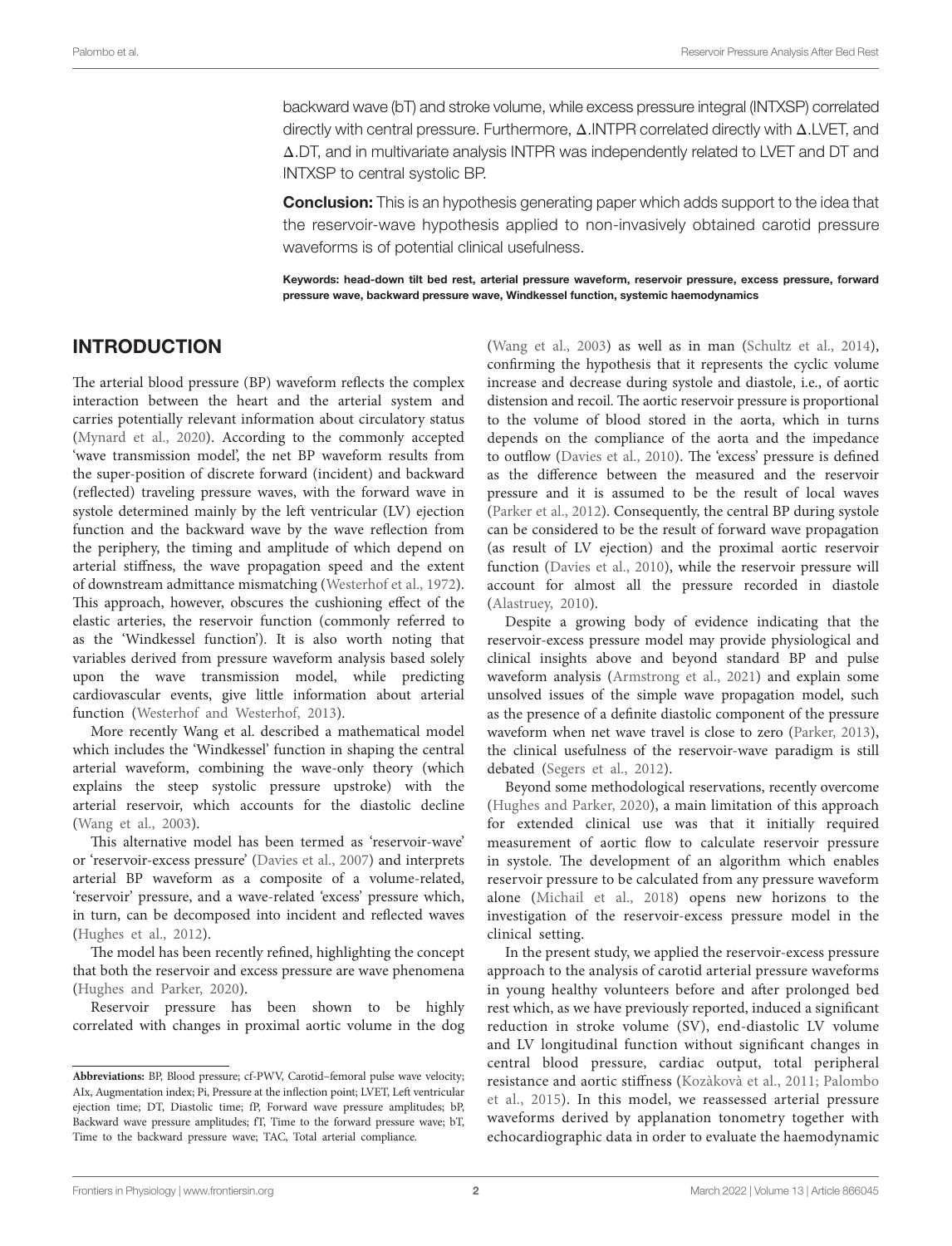determinants of the aortic reservoir and excess pressure components.

# MATERIALS AND METHODS

## Study Population

Ten healthy young volunteers, all men, mean age  $23 \pm 2$  years, were enrolled in a bed rest study endorsed by the Italian Space Agency (ASI) and taking place at the Orthopedic Hospital Valdoltra, Ankaran, Slovenia. None of the volunteers was a smoker. Medical history, physical examination, laboratory examinations, resting and stress ECG and echocardiography have excluded any acute or chronic medical problem. The National Committee for Medical Ethics of the Slovene Ministry of Health (Ljubljana, Slovenia) approved the study. All participants were informed about the aim of the investigation, the procedures and the methods and signed a written informed consent form according to the Declaration of Helsinki.

# Study Protocol

All participants underwent a 5-week period of bed rest in a 6°-head down tilt position (HDTBR). The study design and protocol were previously reported in detail ([Kozàkovà](#page-6-6)  [et al., 2011](#page-6-6); [Palombo et al., 2015\)](#page-7-9). Cardiac ultrasound, carotid applanation tonometry and carotid–femoral pulse wave velocity (cf-PWV) were performed the day before entering bed rest and within 24 h after its termination. All the examinations were performed by a single operator (CM) in a quiet room, 3 h after a light breakfast and, in case of post-bed rest examination, after an acclimatisation period of 30 min in a supine position.

#### Cardiac and Vascular Measurements

Cardiac ultrasound was performed as previously described ([Kozàkovà et al., 2011\)](#page-6-6). Stroke volume was measured as a product of aortic area and flow velocity integral in the aortic orifice ([Lewis et al., 1984](#page-7-10)). Total arterial compliance (TAC) was estimated as the ratio of stroke volume to central pulse pressure (SV/cPP; [Liu et al., 1986\)](#page-7-11). Results on changes in LV volume mass, performance and loading conditions observed in the same study group were previously published in detail ([Kozàkovà et al., 2011](#page-6-6)). Cf-PWV was measured according to current guidelines [\(Reference Values for Arterial Stiffness'](#page-7-12)  [Collaboration, 2010\)](#page-7-12) using the Complior SP device (Alam Medical, Vincennes, France). Briefly, arterial waveforms were obtained transcutaneously over the right common carotid artery (CCA) and the femoral artery, and the time delay (*t*) was measured between the feet of the two waveforms. The distance (*D*) covered by the waves was established as the distance between the two recording sites. Cf-PWV was then calculated as *D* (meters)/*t* (seconds). The measurement was repeated three times and the mean value was used for statistical analysis.

Simultaneous BP measurement was performed at the left brachial artery (Omron, Kyoto, Japan).

Carotid applanation tonometry was performed on the right CCA using a PulsePen device (DiaTecne, San Donato Milanese, Italy; Salvi et al., 2004). Carotid pressure waveforms were calibrated according to brachial mean and diastolic pressure as previously described ([Van Bortel et al., 2001](#page-7-14)). For each study, three consecutive acquisitions of 10 cardiac beats were performed, and the mean of three ensemble-averaged cycles was used for statistical analysis. The ensemble-averaged carotid pressure waveform was also decomposed into a forward and backward pressure wave (fP and bP, respectively), as previously described ([Qasem and Avolio, 2008\)](#page-7-15). From the carotid pressure waveform, the following parameters were measured, without the application of a generalised transfer function: local systolic BP, local pulse pressure, augmentation index (AIx), pressure at the inflection point (Pi), left ventricular ejection time (LVET), diastolic time (DT), R–R interval, forward and backward wave pressure amplitudes (fP and bP, respectively) and time to the forward and backward pressure wave peak (fT and bT, respectively).

## Reservoir and Excess Pressure Analysis

Reservoir and excess pressure parameters were calculated based on a pressure-alone approach from the ensemble-averaged carotid pressure waveforms, which can be separated in a reservoir pressure component and an excess pressure component, represented by the difference between the measured pressure waveform and the reservoir pressure ([Michail et al.,](#page-7-8)  [2018](#page-7-8)). For analysis in this study, we used the integrals of the reservoir pressure curves (INTPR) and excess pressure curves (INTXSP).

## Statistical Analysis

Quantitative data are expressed as mean  $\pm$  SD or number (%). Skewed data (AIx) are expressed as median [interquartile range] and were log-transformed for statistical analysis. A paired *t*-test was used to compare the measurements before and after bed rest. Linear correlation analysis was used to evaluate the associations of INTPR, INTXPR, fP, bP, cf-PWV and TAC with systemic haemodynamics parameters. A multivariate analysis was performed to evaluate the independent determinants of INTPR, INTXPR, fP, bP. All analyses were adjusted for study phase, age and anthropometric data. Statistical analysis was performed by JMP software, version 16.0.0 (SAS Institute Inc., Cary, North Carolina, United States), and statistical significance was set at a value of <0.05.

# RESULTS

#### Impact of Bed Rest on Carotid Pressure Waveform, Systemic Haemodynamics, Regional and Systemic Stiffness

Data obtained by applanation tonometry, echocardiography and carotid–femoral pulse wave measurements are reported in **[Table 1](#page-3-0)**. When compared to the baseline state, bed rest induced a significant reduction in R–R interval, LVET, DT, fT and bP,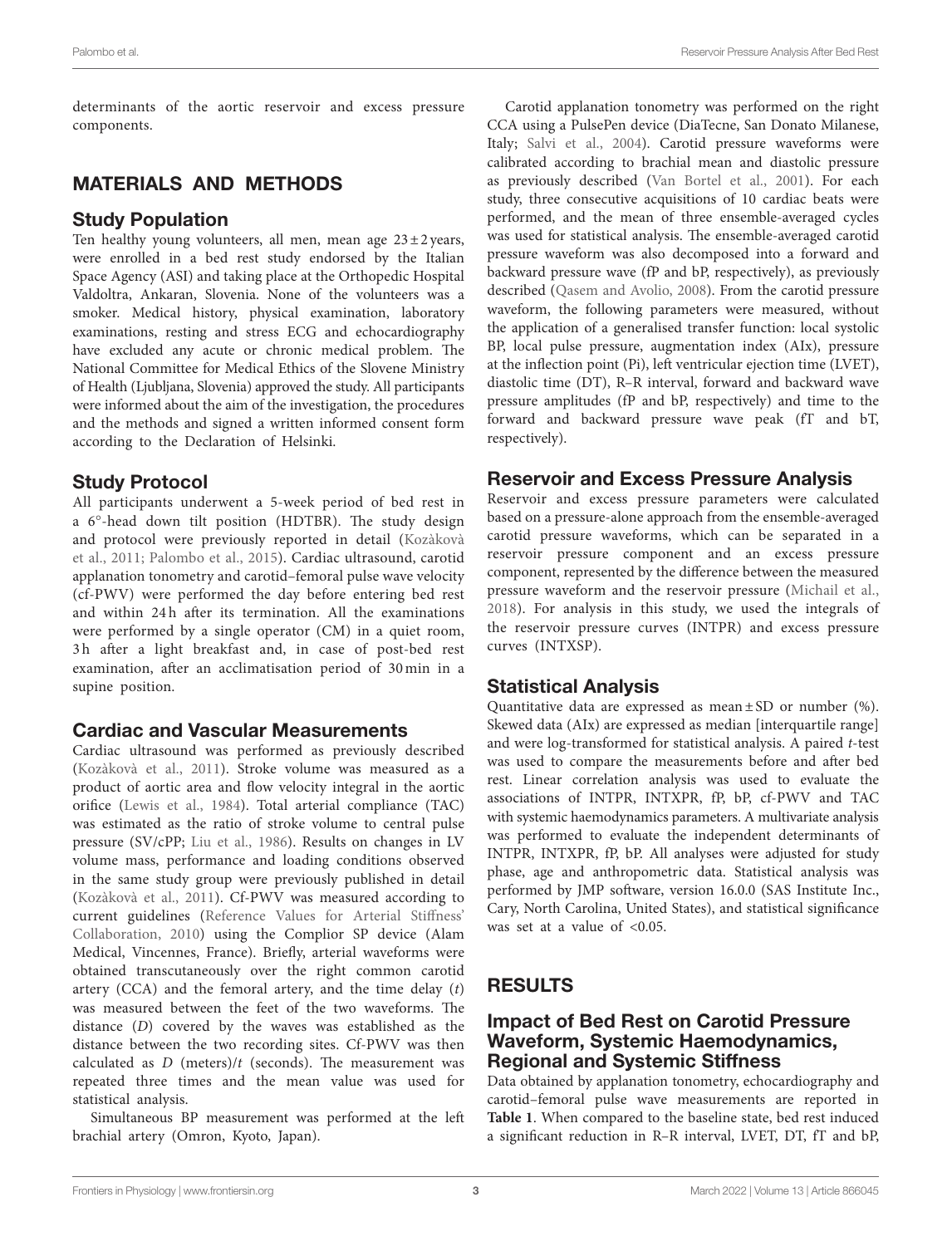Palombo et al. Reservoir Pressure Analysis After Bed Rest

<span id="page-3-0"></span>**TABLE 1** | Haemodynamic data obtained by applanation tonometry, echocardiography and carotid–femoral pulse wave velocity measurements before and after the bed rest.

|                            | Before bed rest | After bed rest  | p        |
|----------------------------|-----------------|-----------------|----------|
| $BMI$ (kg/m <sup>2</sup> ) | $23.3 \pm 2.0$  | $22.8 + 1.6$    | < 0.05   |
| Central systolic BP        | $106 \pm 12$    | $101 \pm 7$     | ns       |
| (mmHq)                     |                 |                 |          |
| Central pulse              | $43 + 11$       | $36 + 7$        | ns       |
| pressure (mmHg)            |                 |                 |          |
| Heart rate (bpm)           | $59 \pm 8$      | $71 \pm 8$      | < 0.0001 |
| $R-R$ (ms)                 | $1,030 \pm 171$ | $851 \pm 78$    | < 0.01   |
| LVET (ms)                  | $305 \pm 20$    | $292 \pm 11$    | < 0.05   |
| DT (ms)                    | $723 \pm 158$   | $559 + 75$      | < 0.01   |
| Alx $(%)$                  | $2.0$ [8.1]     | $2.1$ [8.5]     | ns       |
| Pi (mmHg)                  | $104 \pm 13$    | $100 + 6$       | ns       |
| $fP$ (mm $Hq$ )            | $42.1 \pm 12.3$ | $35.1 \pm 7.1$  | 0.06     |
| $bP$ (mmHq)                | $13.0 \pm 2.9$  | $10.8 \pm 2.3$  | 0.05     |
| $fT$ (ms)                  | $102 \pm 25$    | $90 \pm 12$     | < 0.05   |
| $bT$ (ms)                  | $316 \pm 86$    | $268 \pm 33$    | ns       |
| INTPR (kPa*s)              | $10.6 \pm 1.7$  | $9.0 \pm 1.3$   | < 0.01   |
| INTXSP (kPa*s)             | $0.77 \pm 0.28$ | $0.64 \pm 0.25$ | ns       |
| <b>End-diastolic LV</b>    | $144 \pm 15$    | $131 \pm 18$    | < 0.005  |
| volume (ml)                |                 |                 |          |
| EF(%)                      | $58 \pm 3$      | $57 \pm 4$      | ns       |
| Stroke volume (ml)         | $74 \pm 10$     | $62 + 8$        | < 0.01   |
| Cardiac output (L/<br>min) | $4.6 \pm 0.8$   | $4.5 \pm 0.6$   | ns       |
| TAC (ml/mmHq)              | $1.85 \pm 0.55$ | $1.72 \pm 0.32$ | ns       |
| cf-PWV (m/ss)              | $6.9 \pm 1.0$   | $6.6 \pm 0.8$   | ns       |
|                            |                 |                 |          |

a non-significant decrease in fP as well in central BP and no changes in AIx, cf-PWV, TAC. Bed rest also significantly decreased INTPR, while the reduction of INTXSP was only mild and non-significant.

Figure 1 shows an example of net, reservoir and excess pressure before and after bed rest. Within the echocardiographic parameters, stroke volume decreased with bed rest, while cardiac output did not change due to the increase in heart rate.

#### Univariate Correlations

**[Table 2](#page-4-1)** shows correlation coefficients of the associations between INTPR, INTXSP, fP, bP, TAC, cf-PWV and the systemic haemodynamics, echocardiographic data, systolic and diastolic times. In analyses were included data obtained both before and after bed rest (*N*=20). Values reported are after adjustment for study phase. INTPR correlated directly with R–R interval, LVET, DT, stroke volume and TAC. INTXSP correlated directly with central pressure, systolic and pulse, Pi and fP and inversely with TAC. Backward pressure amplitude correlated directly with R–R interval, DT, forward pressure amplitude and stroke volume. TAC correlated directly with time to the forward pressure peak, while direct correlations were found for cf-PWV with stroke volume and TAC.

The relationships between bed rest related changes (delta) in different parameters were also evaluated. Delta INTPR correlated directly with delta LVET  $(r=0.85; p<0.005)$  and delta DT ( $r=0.68$ ;  $p<0.05$ ). Delta fP correlated with delta bP  $(r=0.81; p<0.005)$  as well as with change in central pulse pressure (*r*=0.82; *p*<0.005).

# Multivariate Analysis

**[Table 3](#page-5-0)** demonstrates independent determinants of INTPR, INTXSP, wave pressure amplitudes and aortic stiffness. INTPR was independently related to LVET and DT and INTXSP to central systolic BP. The only independent predictor of fP was BMI, while bP was independently related to DT and fP.

## **DISCUSSION**

The analysis of central arterial pressure waveform as a method providing relevant information about the interaction between LV and arterial function is gaining increasing clinical interest thanks to the availability of methods capable of capturing the signal in an accurate non-invasive way ([Salvi](#page-7-13)  [et al., 2004](#page-7-13)). Although it is commonly assumed that arterial pressure waveforms are purely the result of forward and backward traveling waves, it has been pointed-out that arterial behaviour is difficult to explain using this assumption, particularly during the diastolic phase ([Parker, 2013](#page-7-6)). Thus, a 'reservoir-wave' hypothesis has been introduced as a heuristic model, which gives emphasis to the role of aortic compliance ('reservoir' or 'Windkessel') and the change in arterial volume over the cardiac cycle, although preserving an important role for wave reflections and re-reflections in shaping the morphology of pressure (and flow) waveforms ([Hughes et al.,](#page-6-1)  [2012;](#page-6-1) [Hughes and Parker, 2020\)](#page-6-2). This 'hybrid' reservoir-wave (or 'reservoir-excess pressure') model, is based upon the premise that not all changes in aortic pressure can be ascribed to forward and backward traveling waves and interprets the arterial BP waveform as a composite of a volume-related, 'reservoir' pressure, and a wave-related ('excess') pressure. It is thought to better describe the pressure waveform, providing physiological and clinical insights above and beyond the standard BP and pulse waveform analysis [\(Armstrong et al., 2021](#page-6-5)). Furthermore, reservoir and excess pressure analysis was recently shown to provide prognostically useful markers in various patients populations [\(Davies et al., 2014](#page-6-7); [Hametner et al., 2014](#page-6-8); [Narayan et al., 2015;](#page-7-16) [Aizawa et al., 2021](#page-6-9)).

Nonetheless, doubts and reservations about the methodologic foundation and potential clinical usefulness of the 'reservoirwave' approach still persist ([Segers et al., 2012](#page-7-7); [Mynard and](#page-7-17)  [Smolich, 2014](#page-7-17)).

In this work, we aimed to verify the haemodynamic determinants of the aortic reservoir and excess pressure components, as well as their relations with forward and backward pressure waves, in a unique clinical model; the prolonged head down tilt bed rest (HDTBR). HDTBR mimics microgravity conditions and represents an established model of chronic circulatory unloading associated with a significant decrease in total body water and stroke volume, together with a parallel adaptive reduction in longitudinal LV myocardial function and a compensatory relative tachycardia, resulting in unchanged cardiac output [\(Kozàkovà et al., 2011](#page-6-6)).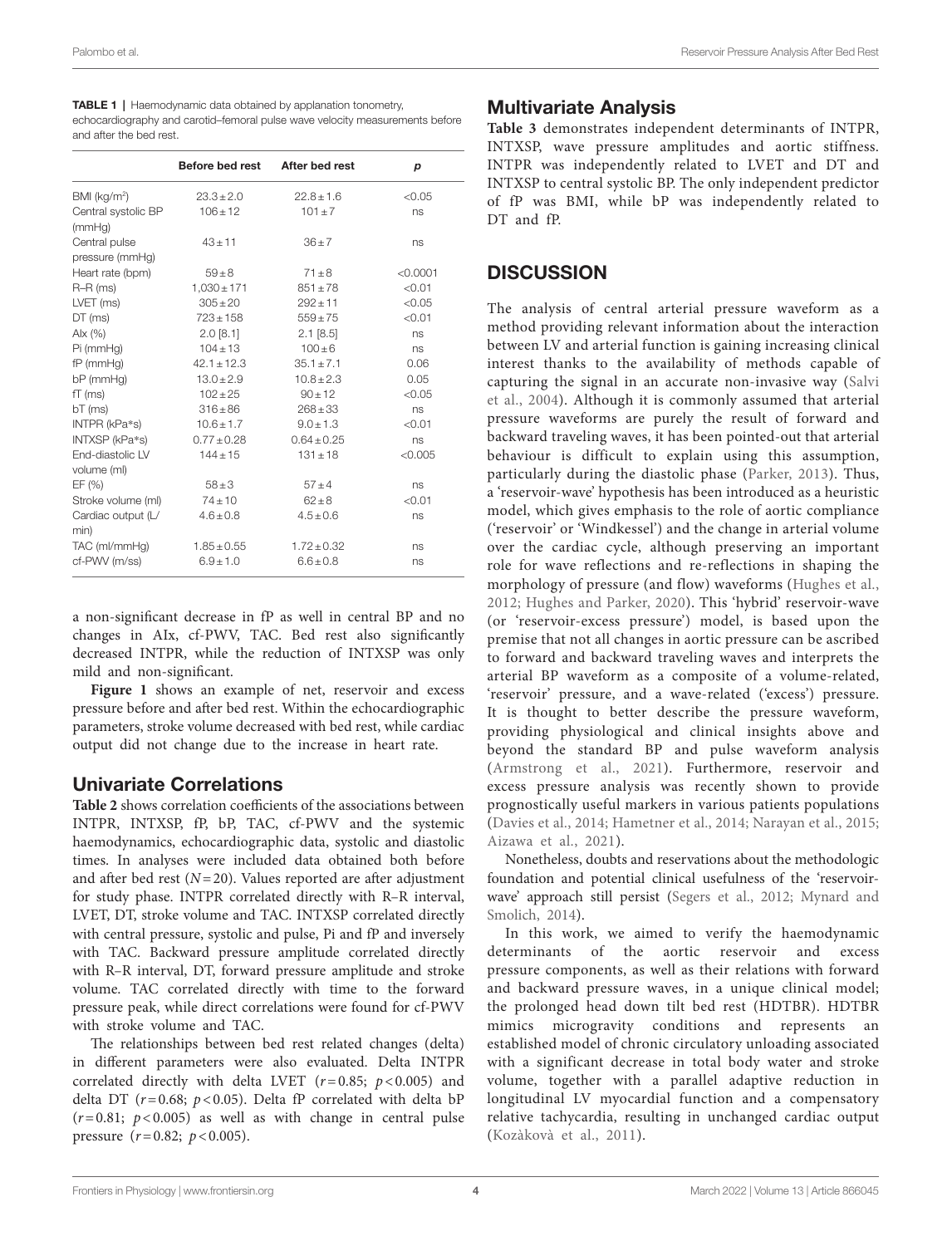<span id="page-4-0"></span>

FIGURE 1 | Reservoir, excess and net pressure waveforms (red, blue and black, respectively), in two study subjects before (top panels) and after (bottom panels) bed rest. Both subjects show a reduction in net, reservoir and excess pressure. Subject # 2 also shows a clear reduction of the time to peak reservoir pressure. P-Pd, peak systolic pressure minus diastolic pressure; Pr-Pd, reservoir pressure minus diastolic pressure; Px, excess pressure. Units: *X*-axis, seconds; *Y*-axis, kPa.

<span id="page-4-1"></span>

| TABLE 2   Correlation coefficients of reservoir pressure, excess pressure, separated backward and forward pressures, total arterial compliance and aortic stiffness with |
|--------------------------------------------------------------------------------------------------------------------------------------------------------------------------|
| systemic haemodynamics parameters.                                                                                                                                       |

|                 | INTPR (kPa*s) | INTXSP (kPa*s) | fP (mmHg)                | bP (mmHg) | TAC (ml/mmHg)            | cfPW-V (m/s) |
|-----------------|---------------|----------------|--------------------------|-----------|--------------------------|--------------|
| cSBP (mmHg)     | $-0.01$       | $0.66**$       | $\overline{\phantom{m}}$ |           |                          | $-0.06$      |
| cPP (mmHq)      | $-0.01$       | $0.61**$       | $\qquad \qquad -$        | -         |                          | $-0.13$      |
| $R-R$ (ms)      | $0.88**$      | $-0.11$        | 0.01                     | $0.46*$   | 0.33                     | 0.13         |
| LVET (ms)       | $0.74**$      | $-0.34*$       | $-0.29$                  | 0.05      | 0.41                     | $-0.02$      |
| DT (ms)         | $0.86**$      | $-0.08$        | 0.03                     | $0.49*$   | 0.30                     | 0.13         |
| Alx $(%)$       | 0.21          | $-0.30$        | $\overline{\phantom{m}}$ | -         | 0.40                     | 0.19         |
| Pi (mmHq)       | $-0.03$       | $0.68**$       | $\overline{\phantom{m}}$ | -         | $\qquad \qquad$          | $-0.09$      |
| $fP$ (mm $Hq$ ) | $-0.15$       | $0.62**$       | $\qquad \qquad -$        | $0.69**$  | $\overline{\phantom{a}}$ | $-0.15$      |
| bP (mmHq)       | 0.40          | 0.40           | $0.69**$                 | -         | $\overline{\phantom{a}}$ | $-0.07$      |
| $fT$ (ms)       | 0.48          | $-0.27$        | $-0.49**$                | $-0.07$   | $0.60**$                 | 0.44         |
| $bT$ (ms)       | 0.45          | $-0.17$        | $-0.05$                  | $-0.2$    | 0.13                     | 0.07         |
| EDV (ml)        | 0.45          | $-0.20$        | 0.04                     | 0.41      | $\overline{\phantom{a}}$ | $-0.15$      |
| SV (ml)         | $0.60*$       | 0.11           | 0.28                     | $0.45*$   | $\overline{\phantom{a}}$ | $0.47*$      |
| TAC (ml/mmHq)   | $0.45*$       | $-0.49*$       | $\qquad \qquad -$        | -         | $\overline{\phantom{a}}$ | $0.48*$      |

\*\**p at least<0.01;* \**p<0.05.*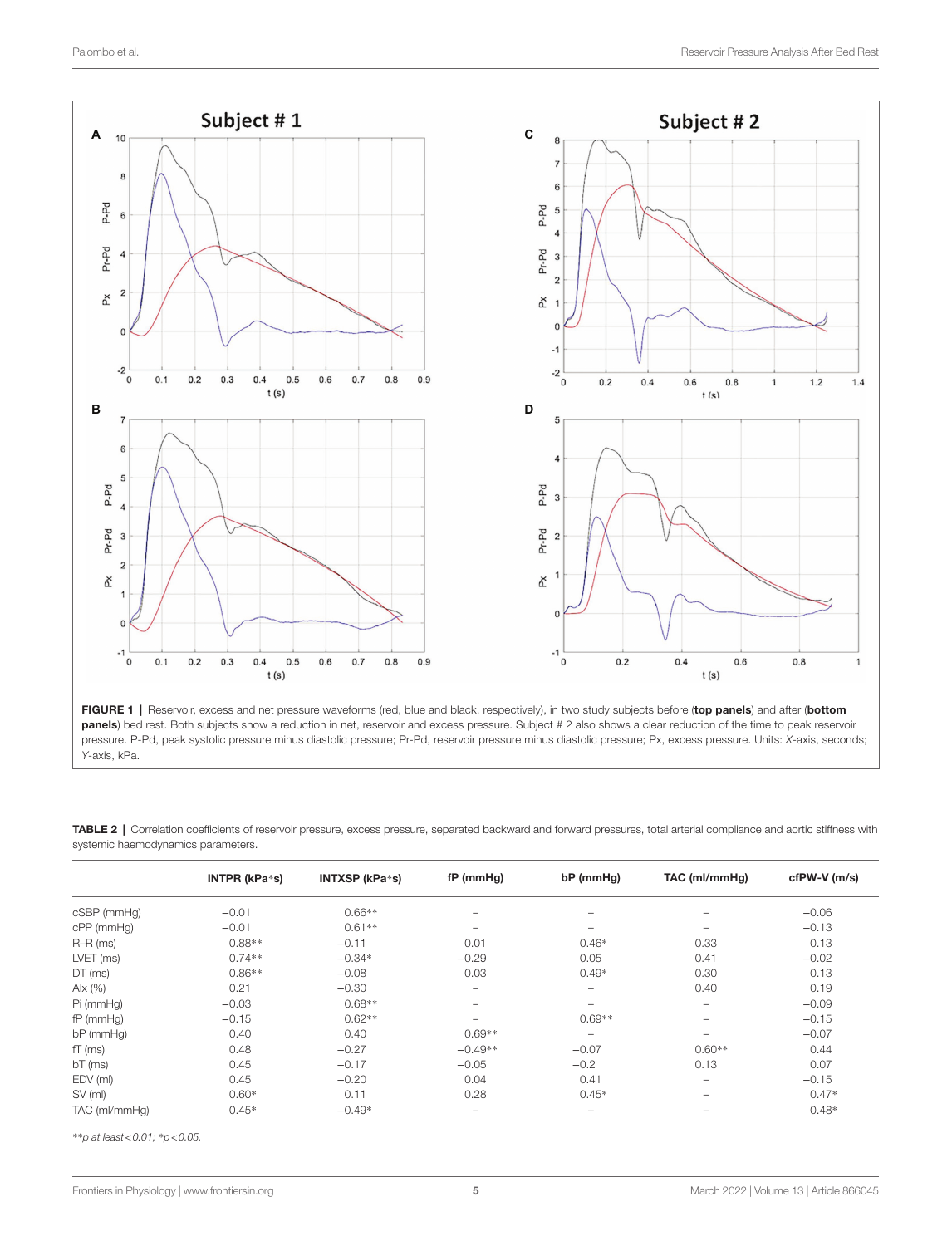<span id="page-5-0"></span>

| <b>TABLE 3</b>   Independent determinants of reservoir and excess pressure and |  |  |  |
|--------------------------------------------------------------------------------|--|--|--|
| separated pressure wave amplitudes.                                            |  |  |  |

|                            | $b \pm SE$      | р        |
|----------------------------|-----------------|----------|
| INTPR (kPa*s)              |                 |          |
| LVET (ms)                  | $0.38 \pm 0.12$ | < 0.0001 |
| DT (ms)                    | $0.68 + 0.14$   | < 0.05   |
| Cumulative $R^2$           | 0.83            | < 0.0001 |
| <b>INTXSP</b>              |                 |          |
| Central SBP (mmHg)         | $0.65 \pm 0.18$ | 0.001    |
| Cumulative $R^2$           | 0.45            | 0.001    |
| $fP$ (mmHg)                |                 |          |
| $BMI$ (kg/m <sup>2</sup> ) | $0.60 + 0.18$   | < 0.005  |
| Cumulative $R^2$           | 0.48            | < 0.005  |
| $bP$ (mmHg)                |                 |          |
| DT (ms)                    | $0.55 + 0.17$   | < 0.005  |
| $fP$ (mm $Hq$ )            | $0.73 + 0.15$   | 0.0001   |
| Cumulative $R^2$           | 0.71            | < 0.0001 |

#### Impact of Prolonged HDTBR on Carotid Reservoir and Wave Pressure Components

In 10 young healthy volunteers, the reservoir pressure integral (INTPR) significantly decreased after prolonged bed rest, together with significant reductions in SV, R–R interval, left ventricular ejection time (LVET) and diastolic time (DT); the amplitude of backward pressure (bP) and the time to the peak of forward pressure (fT) were also significantly reduced. Reductions at the limits of statistical significance were found for central pulse pressure (cPP) and amplitude of forward pressure (fP), while no significant changes were observed for the excess pressure integral (INTXSP), augmentation index (AIx), aortic stiffness (cf-PWV) and total arterial compliance.

#### Reservoir and Excess Pressure Integrals and Their Physiologic Determinants

Pooling together individual data obtained before and after bed rest, we observed significant direct correlations between INTPR and SV, as well as between INTXSP and all systolic pressure components (cSBP, cPP, fP). Furthermore, INTPR was directly correlated also with LVET and DT. Taken together, these findings are substantially in keeping with the previous demonstrations by [Schultz et al. \(2014\)](#page-7-4) that the reservoir pressure reflects the volume of blood transiently stored in the aorta soon after the ejection, by [Hametner et al. \(2014\)](#page-6-8) of a direct relation between reservoir pressure and SV and heart rate, and the observation of [Parker \(2013\)](#page-7-6) that the reservoir pressure will be primarily dependent upon heart rate and the global arterial properties. In our study, these conclusions are further supported by the finding of LVET and DT as independent predictors of the reservoir pressure integral and the observation of direct significant correlations between changes (Δ) in INTPR after bed rest compared to baseline and the corresponding changes in LV ejection time and diastolic time, in keeping with the hypothesis that reservoir pressure mainly depends on the LV ejection function during systole and on the aortic Windkessel during diastole ([Armstrong](#page-6-5)  [et al., 2021\)](#page-6-5). On the other hand, the correlations observed between excess pressure integral (INTXSP) and central BP (systolic and pulse) and amplitude of forward pressure component, without any association with backward pressure amplitude or AIx, supports the hypothesis that it mainly reflects, at least in normal subjects, the early systolic LV pump function [\(Parker, 2013](#page-7-6)).

#### Separated Pressure Wave Analysis

Worth noting are the observations, in our study, of a robust direct association between the amplitude of forward and backward pressure waves, as well as between the reflected wave amplitude and R–R period and diastolic time. Thus, in conditions of normal arterial stiffness associated to young age, a main determinant of backward pressure amplitude seems to be the forward pressure amplitude, as previously reported by our group in different patients using a wave intensity approach [\(Rakebrandt et al., 2009](#page-7-18)).

#### Pulse Wave Velocity and Total Arterial **Compliance**

The direct association we observed between cf-PWV and stroke volume and time to the forward pressure peak (fT) is apparently counterintuitive and in contrast with the wave model, according to which cf-PWV represents aortic stiffness leading to an inverse relation between cf-PWV and fT. Actually, in young arteries with normal stiffness, even the speed of wave propagation seems to be related to haemodynamic variables, such as the volume flow (i.e., stroke volume).

#### Impact of Heart Rate in Shaping the Arterial Waveform

In our work, the R–R period and its systolic and diastolic segments were independent determinants of both reservoir pressure and the amplitude of the backward pressure wave. These findings are in agreement with those of [Hametner et al. \(2014\),](#page-6-8) who showed highly significant relations of reservoir pressure with heart rate (inverse) and backward pressure amplitude (direct).

#### 'Reservoir/Excess Pressure' and 'Wave-Alone' Model: Not Alternative but **Complementary**

Our data, together with those from the literature [\(Parker, 2013;](#page-7-6) [Hametner et al., 2014;](#page-6-8) [Hughes and Parker, 2020](#page-6-2); [Armstrong](#page-6-5)  [et al., 2021](#page-6-5)), tend to support the clinical usefulness of the reservoir-excess pressure model in interpreting physiological phenomenon and arterial pressure waveform features not completely explained by the wave-alone model. This is not alternative but complementary to the commonly accepted wave model, which considers the arterial waveform as the result of a super-position of a backward reflected wave. The forward wave is the result of the coupling between the activity of the left ventricle and the viscoelastic properties of the aorta (Windkessel phenomenon), while the backward waves are the result of the multiple reflections of the single waves, affected therefore by numerous factors (peripheral vascular resistance, distance of the reflection sites, heart rate). Both forward and backward waves are affected by arterial stiffening.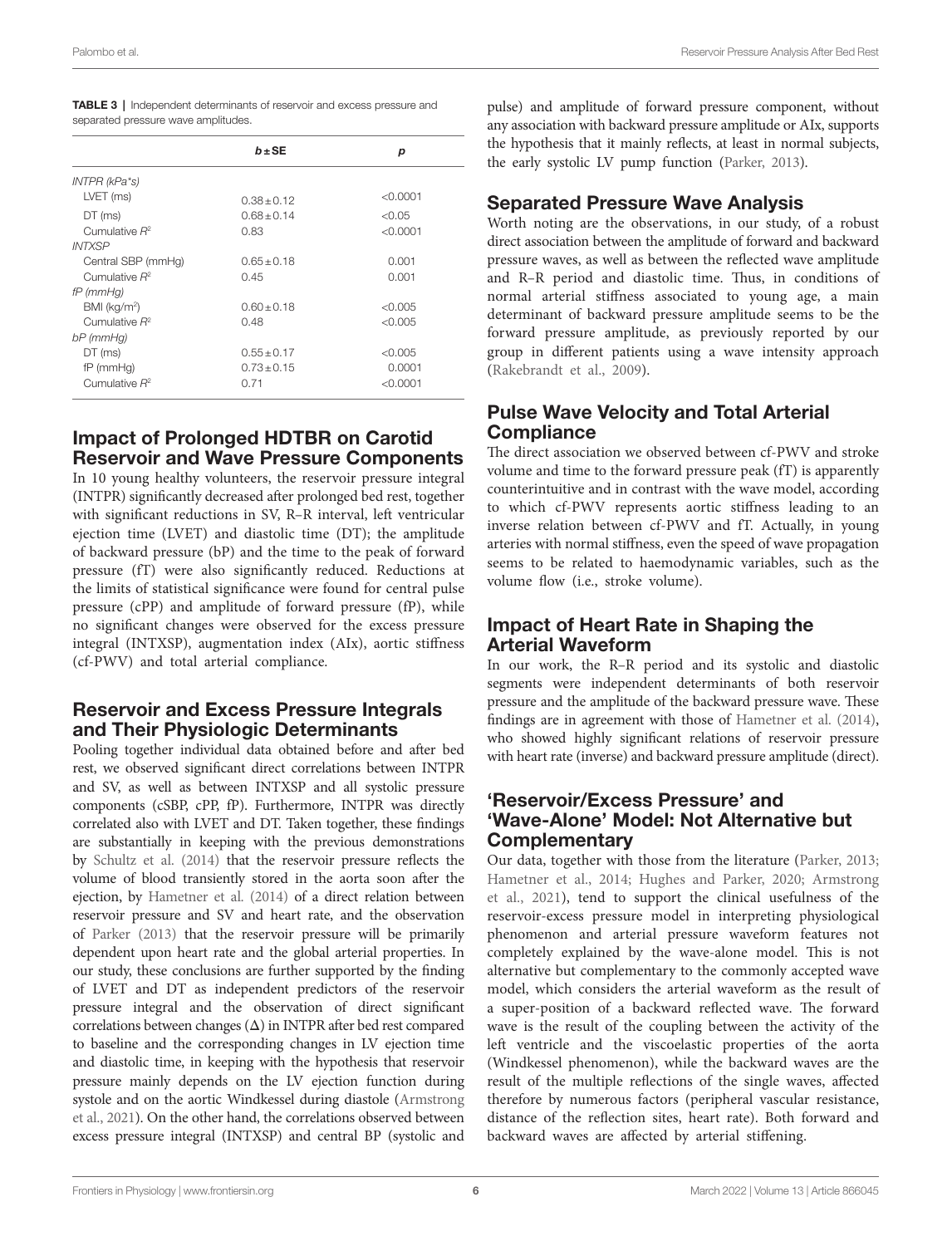Integrating the Windkessel function into the model [\(Davies](#page-6-0)  [et al., 2007\)](#page-6-0), the reservoir pressure will account for the systolic pressure associated with the blood inflow entering the aorta as well as for almost all the pressure recorded in diastole ([Parker et al., 2012](#page-7-5)). For a given arterial stiffness, at least in young normal subjects, LV ejection time and diastolic time are key determinants of the pressure waveform features, and backward reflected wave occurring in the diastolic phase may contribute to support reservoir and diastolic pressure, instead of increasing LV systolic load as expected with an increased large artery stiffness.

#### Study Limitations

This study involves a small and selected population, represented by young healthy subjects, and thus, our findings cannot be extrapolated to older subjects with risk factors and increased arterial stiffness. Furthermore, correlation analyses were performed including individual data acquired both before and after bed rest. However, we accounted for the lack of independence in variables within an individual.

#### **CONCLUSION**

This is a confirmatory study, reproducing previous findings in an original 'clinical' model. However, according to [Armstrong](#page-6-5)  [et al. \(2021\)](#page-6-5), 'the understanding of the reservoir-excess pressure model is still in its relative infancy, and more research is needed'. The paper provides a piece of evidence supporting the idea that the reservoir-wave hypothesis applied to non-invasively obtained carotid pressure waveforms is of potential clinical usefulness. Our results confirm the hypothesis that reservoir—excess pressure analysis complements the wave model adding a volume ('Windkessel') component, which may have variable impact and relevance according to age and health/ disease status of the subject. In perspective, the pressure waveform analysis performed combining the two models with an assessment of the haemodynamic status by echocardiography

## **REFERENCES**

- <span id="page-6-9"></span>Aizawa, K., Casanova, F., Gates, P. E., Mawson, D. M., Gooding, K. M., Strain, W. D., et al. (2021). Reservoir-excess pressure parameters independently predict cardiovascular events in individuals with type 2 diabetes. *Hypertension* 78, 40–50. doi: [10.1161/HYPERTENSIONAHA.](https://doi.org/10.1161/HYPERTENSIONAHA.121.17001) [121.17001](https://doi.org/10.1161/HYPERTENSIONAHA.121.17001)
- <span id="page-6-4"></span>Alastruey, J. (2010). On the mechanics underlying the reservoir-excess separation in systemic arteries and their implications for pulse wave analysis. *Cardiovasc. Eng.* 10, 176–189. doi: [10.1007/s10558-010-9109-9](https://doi.org/10.1007/s10558-010-9109-9)
- <span id="page-6-5"></span>Armstrong, M. K., Schultz, M. G., Hughes, A. D., Picone, D. S., and Sharman, J. E. (2021). Physiological and clinical insights from reservoir-excess pressure analysis. *J. Hum. Hypertens.* 35, 758–768. doi: [10.1038/s41371-021-00515-6](https://doi.org/10.1038/s41371-021-00515-6)
- <span id="page-6-3"></span>Davies, J. E., Baksi, J., Francis, D. P., Hadjiloizou, N., Whinnett, Z. I., Manisty, C. H., et al. (2010). The arterial reservoir pressure increases with aging and is the major determinant of the aortic augmentation index. *Am. J. Physiol. Heart Circ. Physiol.* 298, H580–H586. doi: [10.1152/ajpheart.00875.2009](https://doi.org/10.1152/ajpheart.00875.2009)
- <span id="page-6-0"></span>Davies, J. E., Hadjiloizou, N., Leibovich, D., Malaweera, A., Alastruey-Arimon, J., Whinnett, Z. I., et al. (2007). Importance of the aortic reservoir in determining

and an estimate of aortic stiffness would allow us to disentangle the role of various mechanisms in shaping the pressure waveform, with the aim of defining the informative content of the pressure waveform for clinical purposes in the individual subjects.

#### DATA AVAILABILITY STATEMENT

The raw data supporting the conclusions of this article will be made available by the authors, without undue reservation.

#### ETHICS STATEMENT

The studies involving human participants were reviewed and approved by The National Committee for Medical Ethics of the Slovene Ministry of Health (Ljubljana, Slovenia). The patients/ participants provided their written informed consent to participate in this study.

#### AUTHOR CONTRIBUTIONS

CP contributed to the conceptualisation, data analysis, manuscript drafting and editing. AH, KP and PS developed the analytical methods and critically revised the manuscript. MK and MP contributed to the conceptualisation, manuscript editing, and project supervision. CM and LL contributed to the data acquisition and management. All authors contributed to the article and approved the submitted version.

#### FUNDING

This study was partly supported by grants of the Italian Space Agency (ASI), projects Disorders of Motor and Cardio-Respiratory Control (DMCR) and Osteoporosis and Muscle Atrophy (OSMA) and by a grant (PRIN 2007) of the Italian Ministry of University and Research (MIUR).

the shape of the arterial pressure waveform – the forgotten lessons of frank. *Arthritis Res.* 1, 40–45. doi: [10.1016/j.artres.2007.08.001](https://doi.org/10.1016/j.artres.2007.08.001)

- <span id="page-6-7"></span>Davies, J. E., Lacy, P., Tillin, T., Collier, D., Cruickshank, J. K., Francis, D. P., et al. (2014). Excess pressure integral predicts cardiovascular events independent of other risk factors in the conduit artery functional evaluation substudy of Anglo-Scandinavian cardiac outcomes trial. *Hypertension* 64, 60–68. doi: [10.1161/HYPERTENSIONAHA.113.02838](https://doi.org/10.1161/HYPERTENSIONAHA.113.02838)
- <span id="page-6-8"></span>Hametner, B., Wassertheurer, S., Hughes, A. D., Parker, K. H., Weber, T., and Eber, B. (2014). Reservoir and excess pressures predict cardiovascular events in high-risk patients. *Int. J. Cardiol.* 171, 31–36. doi: [10.1016/j.](https://doi.org/10.1016/j.ijcard.2013.11.039) iicard.2013.11.039
- <span id="page-6-2"></span>Hughes, A. D., and Parker, K. H. (2020). The modified arterial reservoir: an update with consideration of asymptotic pressure (*P*<sup>o</sup>) and zero-flow pressure (Pzf). *Proc. Inst. Mech. Eng. H* 234, 1288–1299. doi: [10.1177/0954411920917557](https://doi.org/10.1177/0954411920917557)
- <span id="page-6-1"></span>Hughes, A., Wang, J. J., Bouwmeester, C., Davies, J., Shrive, N., Tyberg, J., et al. (2012). The reservoir- wave paradigm. *J. Hypertens.* 30, 1880–1881. doi: [10.1097/HJH.0b013e3283560960](https://doi.org/10.1097/HJH.0b013e3283560960)
- <span id="page-6-6"></span>Kozàkovà, M., Malshi, E., Morizzo, C., Pedri, S., Santini, F., Biolo, G., et al. (2011). Impact of prolonged cardiac unloading on left ventricular mass and